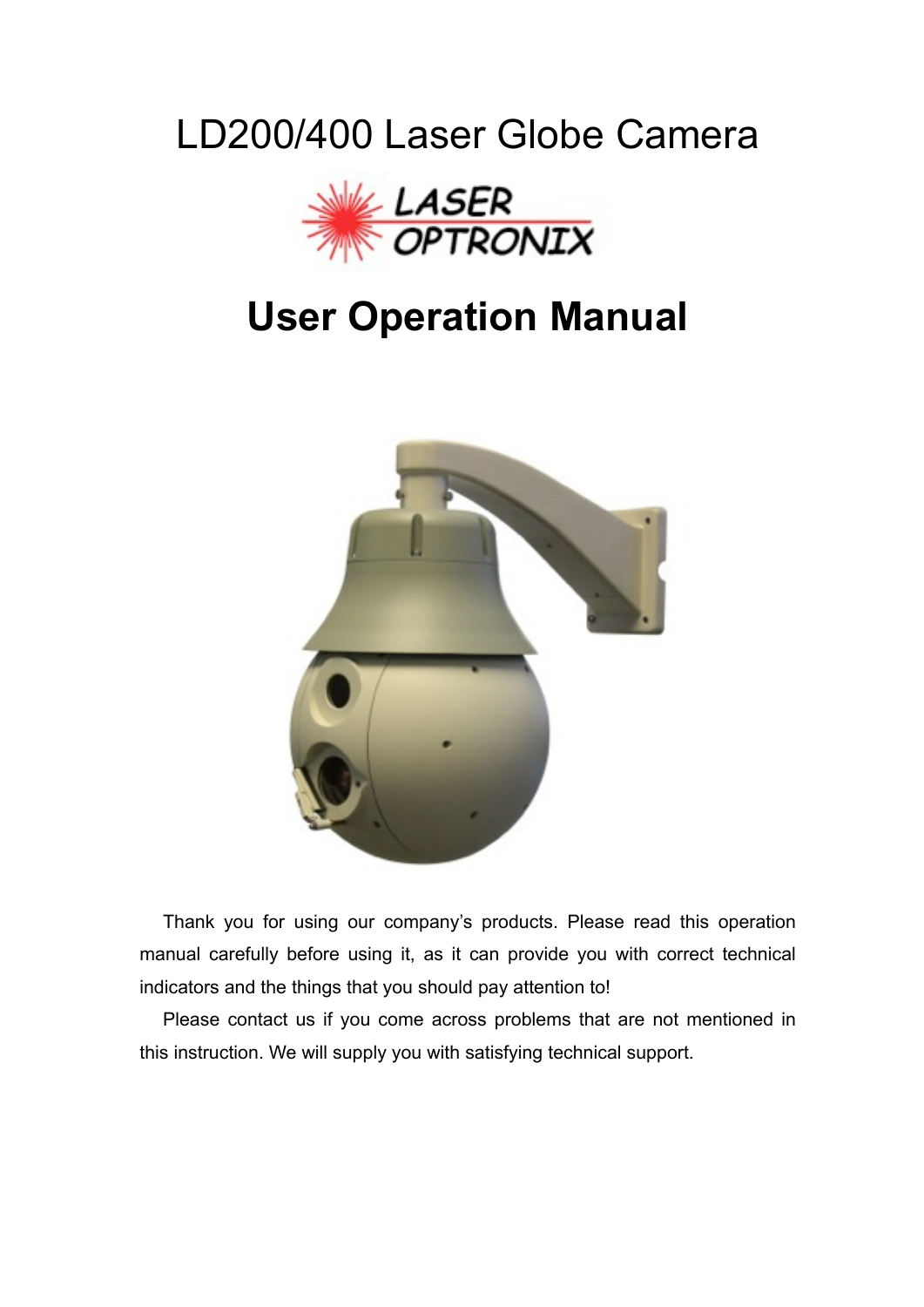

## **Active Laser Dome Camera**

- integrate laser illumination, color block camera into a whole dome camera;
- $\div$  synchronous zoom + super wide angle:  $2^{\circ} \sim 45^{\circ}$ ;
- 23X visible CCD camera;
- \* Independent developed laser diode; long lifetime up to 20000 hours;
- $\div$  0.05°~360°/s high speed;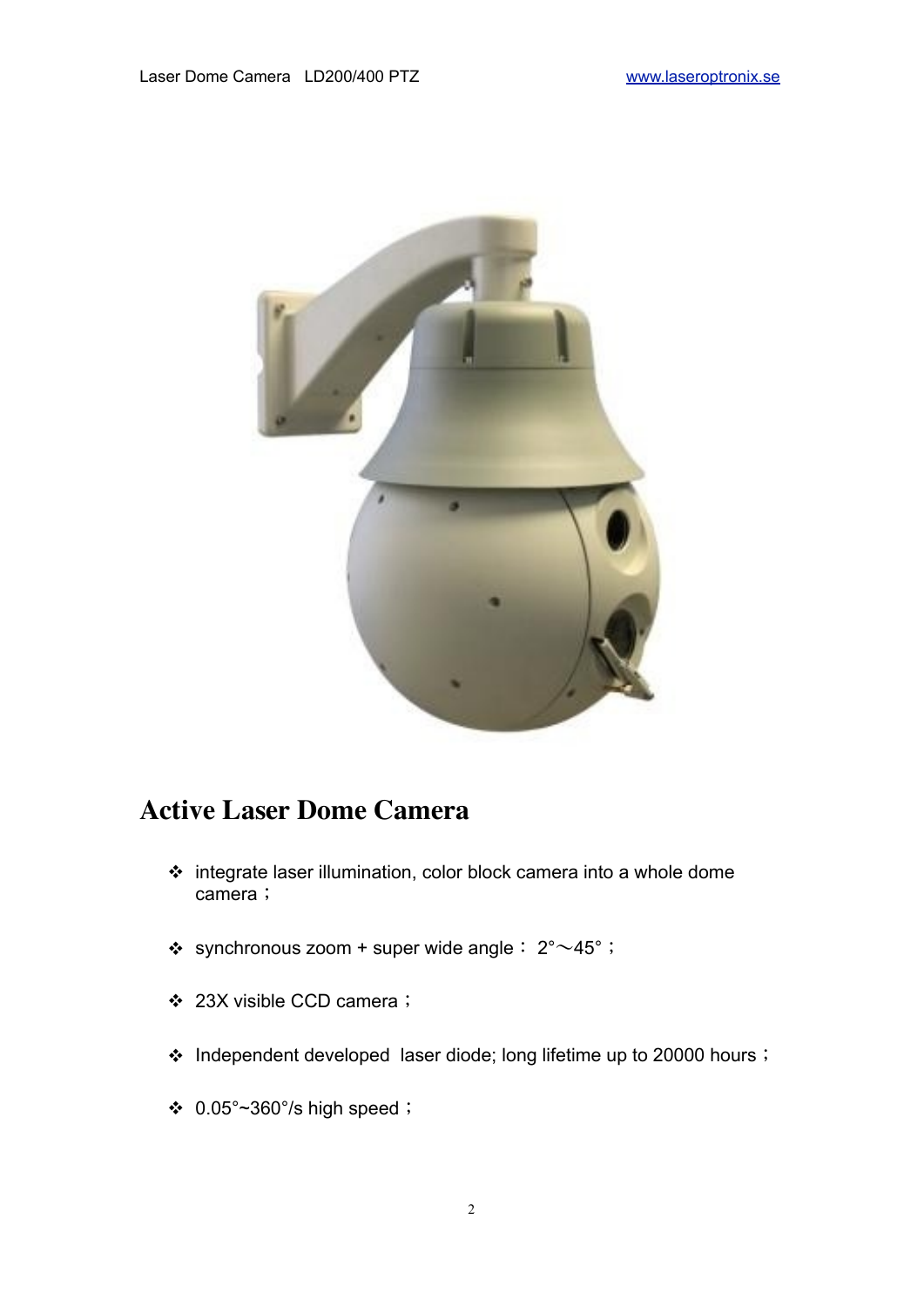Intelligence function:auto reversal、presetting、cruise、selfchecking、record pattern etc;

## **Technical Indicators**

|                             | Power supply               | AC24V±10%                                                                                                                                                                      |  |  |
|-----------------------------|----------------------------|--------------------------------------------------------------------------------------------------------------------------------------------------------------------------------|--|--|
|                             | Interface                  | RS485、compound video output、AC24V                                                                                                                                              |  |  |
|                             | Performance                | Night vision distance $>$ 200m (to people) ;                                                                                                                                   |  |  |
| <b>Technical</b>            |                            | day vision distance $>$ 400m                                                                                                                                                   |  |  |
| Indicators                  | <b>MTBF</b>                | ≥10000 hours                                                                                                                                                                   |  |  |
|                             | <b>Fatigue Test</b>        | Continuously 10000 times test                                                                                                                                                  |  |  |
|                             | Laser spot                 | When power on, laser spot is biggest (default)                                                                                                                                 |  |  |
| Safety<br><b>Indicators</b> | Thunder proof              | Consistent with GB / T 17626.5-1998 AC<br>power cord less than Grade Three; DC, signal,<br>control and other input line can afford surge<br>(impact) interference of Grade Two |  |  |
|                             | Working<br>temperature     | $-25^{\circ}$ C $\sim$ +55 $^{\circ}$ C                                                                                                                                        |  |  |
| Environmental temperature   | Storage                    | -40℃~+80℃                                                                                                                                                                      |  |  |
| Indicators                  | Protection<br>Grade        | <b>IP65</b>                                                                                                                                                                    |  |  |
|                             | Vibration<br>Indicators    | Comply with GB/T 1857.10                                                                                                                                                       |  |  |
| Color CCD<br>Camera         | Model                      | 23X, 1/4" infrared sensitive CCD                                                                                                                                               |  |  |
|                             | Pan Speed                  | $0.05^{\circ}$ ~360°/s                                                                                                                                                         |  |  |
|                             | Pan Range                  | $360^\circ$                                                                                                                                                                    |  |  |
|                             | <b>Tilt Speed</b>          | $0.05^\circ \sim 180^\circ$ /s                                                                                                                                                 |  |  |
|                             | <b>Tilt Range</b>          | $0^{\circ}$ ~180°, auto reversal                                                                                                                                               |  |  |
| Pantilt                     | Presets                    | At most 256                                                                                                                                                                    |  |  |
| Function                    | Scan speed                 | $0.5^{\circ}{\sim}30^{\circ}{\!/s}$                                                                                                                                            |  |  |
|                             | Cruise function            | 6 tracking paths                                                                                                                                                               |  |  |
|                             | Self-checking              | 40s                                                                                                                                                                            |  |  |
|                             | Wiper                      | Has wiper                                                                                                                                                                      |  |  |
|                             | Laser power                | 4W                                                                                                                                                                             |  |  |
| Illuminating                | Lighting Angle             | 2°~45°, big angle synchronous zoom                                                                                                                                             |  |  |
| function                    | Illuminating<br>Zoom Speed | 3S quick zoom                                                                                                                                                                  |  |  |

By Laseroptronix [www.laseroptronix.se](http://www.laseroptronix.se)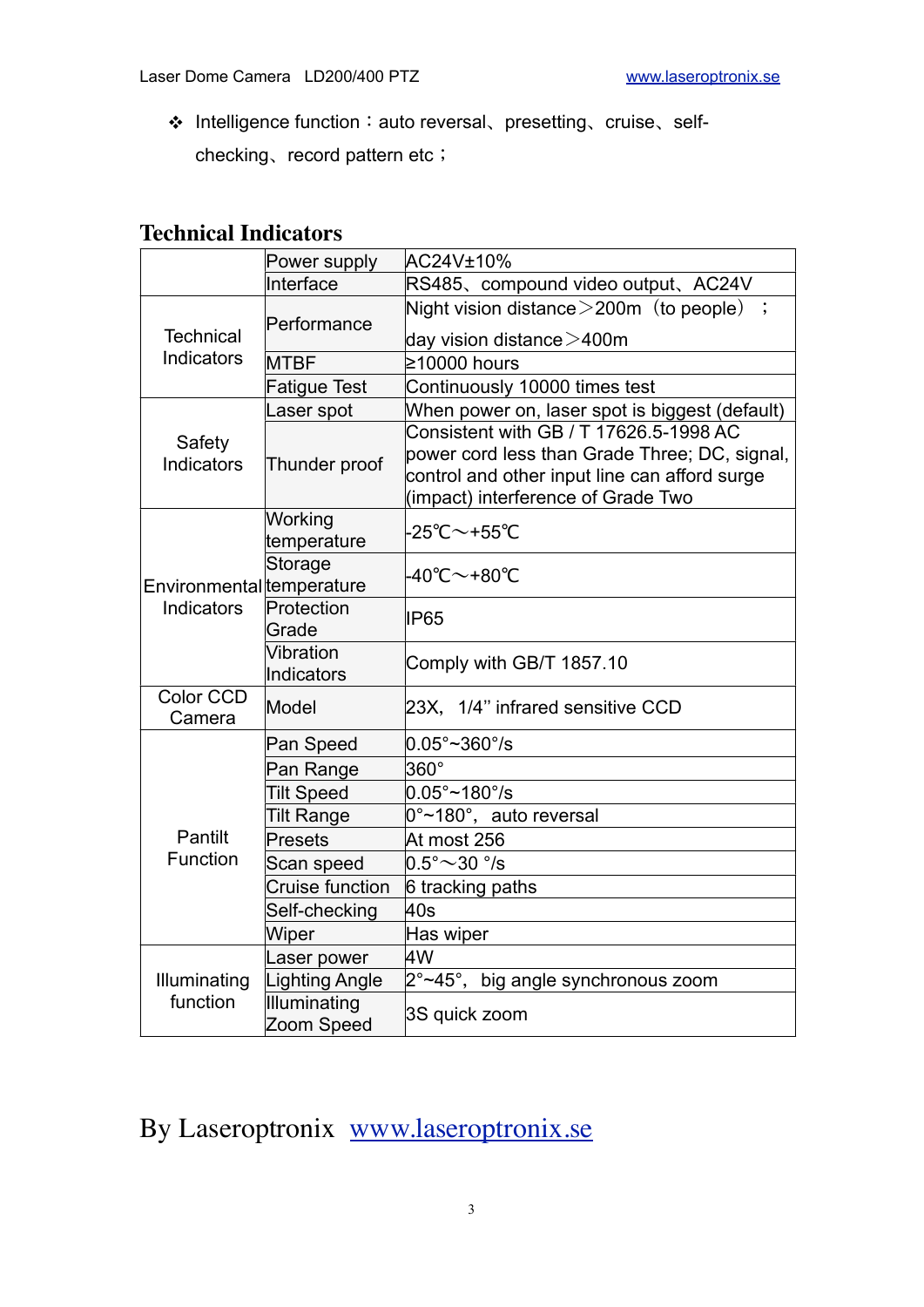## **Warning**:**Remind user of potential danger!**

- 1. Please read this instruction carefully before installing this device.
- 2. Please obey the warnings on the device and the instruction.
- 3. During the process of transporting and using, please avoid strong vibration and compress in order to protect the optic and electronic components.
- 4. Please use the power supply equipped by us and obeys the methods of instruction to connect the wire.
- 5. Don't open the device by yourself, or else it may cause electric shock or machine damage. If there are problems, please contact us and remember that never try to mend it by yourself.
- 6. In order to protect the machine and people, this device need to be settled on firm pan-tilt.
- 7. Please install appropriate lightning proof equipment to avoid thunder.
- 8. Use this device within the limitation of humidity and temperature.
- 9. To protect the imaging components from damaging, please don't let the camera aim at sun and other objectives of high light or aim at static bright objectives for a long time.
- 10. Don't look the laser window in close distance, or else it may hurt your eyes.
- 11. This is a class 3B laser unit so it is dangerous for the eyes at short ranges. Do never stare into the laser aperture at front.

## **Attention**

- 1. Don't hide the sensitive components in front of the machine in order to make sure the device would work normally.
- 2. If the night vision device is out of power supply, please restart it after 30 seconds.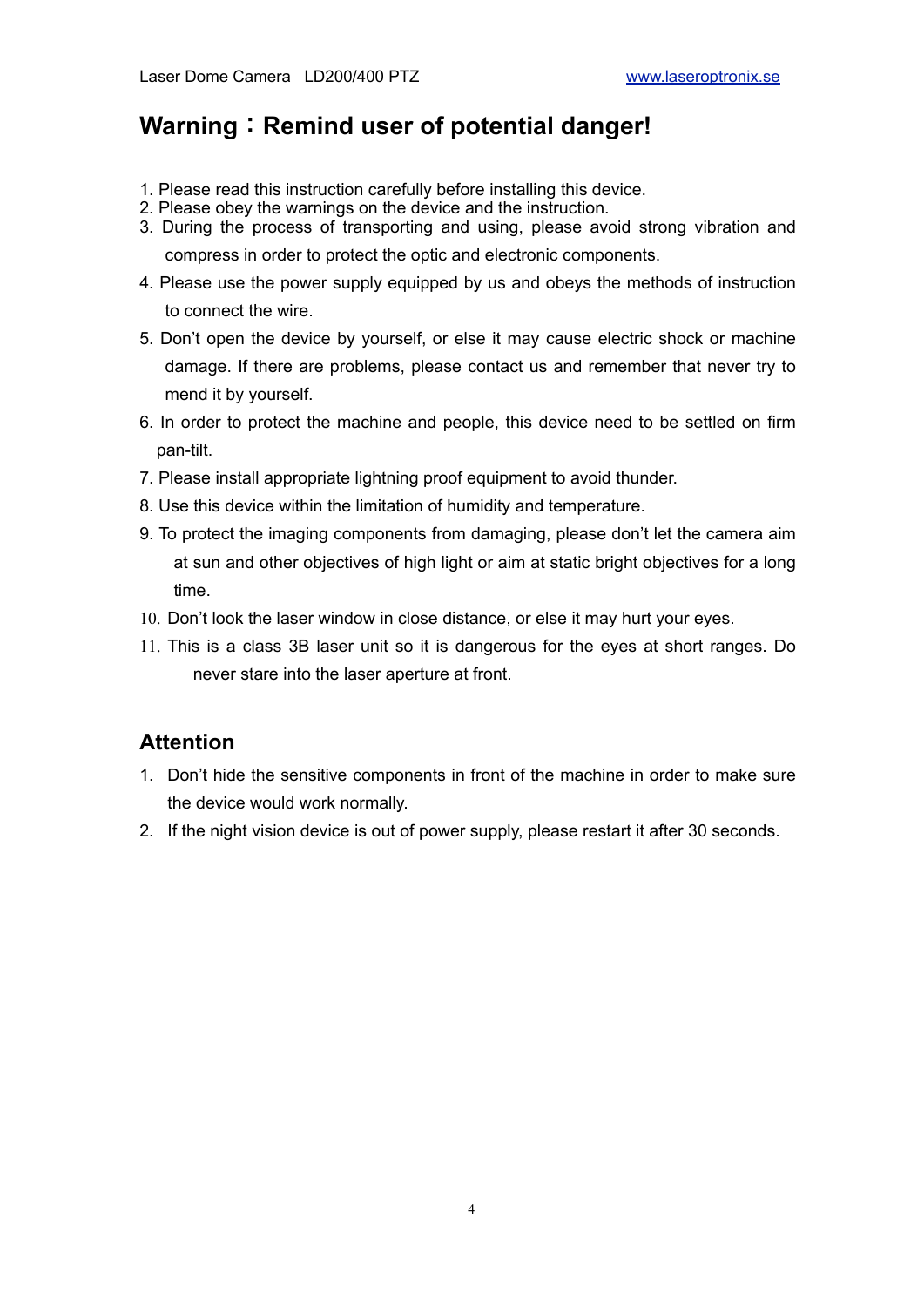## **Safety Warning:**



Non insulation voltage to people



Please don't stare at Laser Window when power on. Class 3B laser unit



Avoid eyes staring straight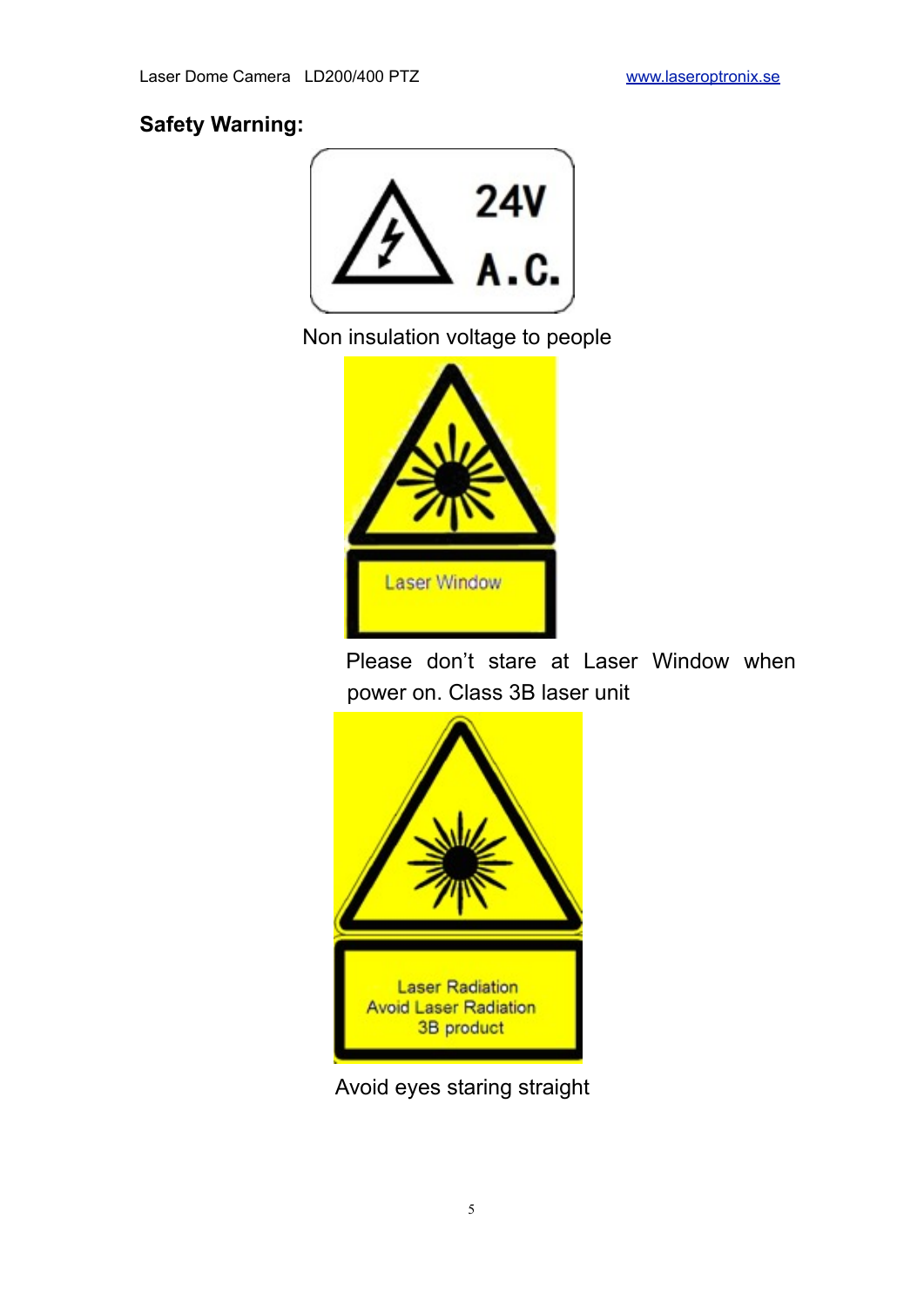## **The First Part Introduction**

## **Part Ⅰ---Features**

- Adopt laser illuminating system, long lighting distance and wide lighting field
- low light color to black camera, can realize continuous monitoring day and night
- shifting pan-tilt, realize omnidirectional no blind spot monitoring and high accurate orientation
- high intelligence, easy to operate and maintain
- uneasy to be discovered
- smart shell with professional design, light, firm, thermostabilization, anti-corrosion, waterproof and acid rain proof
- low power consumption, little heat, stable performance

| Item             |                           | LD200/400 PTZ                                                                                                          |  |  |
|------------------|---------------------------|------------------------------------------------------------------------------------------------------------------------|--|--|
|                  | camera                    | Integrated camera                                                                                                      |  |  |
| Configuration    | illuminator               | Infrared laser illuminator                                                                                             |  |  |
|                  | Power supply              | AC24V±15% l <sub>in</sub> ≥2.5A                                                                                        |  |  |
|                  | interface                 | RS485, video output, AC 24V power supply                                                                               |  |  |
|                  |                           | Night vision distance > 200m;                                                                                          |  |  |
|                  | capability                | Daytime vision distance > 400m                                                                                         |  |  |
| <b>Technical</b> | Power                     | ≤50W                                                                                                                   |  |  |
| indicators       | consumption               |                                                                                                                        |  |  |
|                  | weight                    | $7.5$ Kg                                                                                                               |  |  |
|                  | dimension                 | 404*280*280                                                                                                            |  |  |
|                  | Working                   | -25°C $\sim$ +55°C                                                                                                     |  |  |
|                  | temperature               |                                                                                                                        |  |  |
|                  | Storage                   | -40°C $\sim$ +80 °C                                                                                                    |  |  |
| Environment      | tempeature                |                                                                                                                        |  |  |
| indicators       | Anti-impact               | $\geq 4G$                                                                                                              |  |  |
|                  | Salt-fog proof            | Continuously spray fog for 48 hours under PH6.5-7.2                                                                    |  |  |
|                  | <b>Protection Grade</b>   | <b>IP65</b>                                                                                                            |  |  |
|                  | <b>Relative Humidity</b>  | 90%                                                                                                                    |  |  |
|                  | Valid pixel               | 752 (H) X582 (V)                                                                                                       |  |  |
|                  | Focal length              | $f=4.1-73.8$ mm                                                                                                        |  |  |
|                  | <b>FOV</b>                | $2.8^\circ \sim 48^\circ$                                                                                              |  |  |
| Video camera     | Signal-to-noise           | $\geq$ 50db                                                                                                            |  |  |
| indicators       | Video output              | $VBS: 1.0Vp-p$                                                                                                         |  |  |
|                  | <b>Electronic Shutter</b> | Quick 1/50, 1/75, 1/100, 1/120, 1/150, 1/215, 1/300, 1/425,<br>1/600,1/1000,1/1250,1/1750,1/2500,1/3500,1/6000,1/10000 |  |  |
|                  |                           | Slow $1x, 2x, 3x, 6x, 12x, 25x$                                                                                        |  |  |
|                  | Illuminating<br>elements  | Infrared laser illuminator                                                                                             |  |  |
|                  | Wave length               | 808nm                                                                                                                  |  |  |
| Illuminator      | Lighting angle            | 2°~45° Field of view                                                                                                   |  |  |

## **Part Ⅱ---Technical Indicators**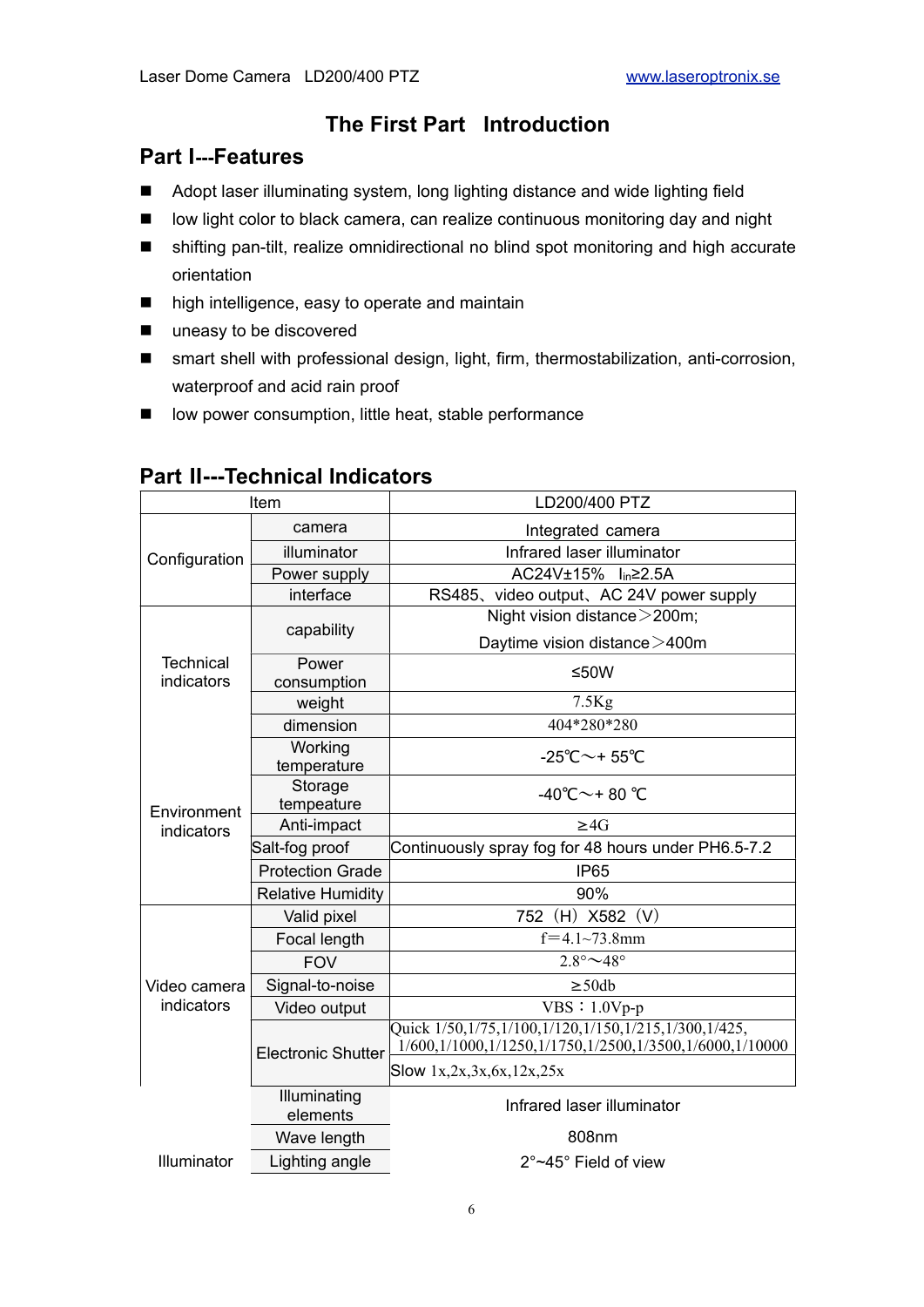



**Note: The AC24V power supply's input voltage should be AC187V~AC253V. The voltage cannot be higher than AC253V, or else it will cause product damage.** 

## **Part III---Function Introduction**

#### **1. infrared laser illuminating system**

- a. Realize electronic varifocus adjust of lighting source, laser beam angle continuously adjustable
- b. Laser beam expanding and shaping, light intensity homogenization, light spot uniformity, good lighting effect
- c. Using the technology of laser power soft starting and illuminator automatically control the temperature, the lifetime of the laser illuminator is prolonged.
- d. High laser output efficiency, low power consumption, stable performance
- **1 ID DISPLAY ON 2 ID POS TOP-L 3 TITLE DIS OFF 4 PRESET POS 0 1 5 CAM DISPLAY OFF 6 RETURN**

**DISPLAY SETUP = = = = = = = = = = = = = = = =** 

e. Using sensitive components to realize the automatic "ON" or "OFF" of the laser. At daytime, the laser illuminator will not start; when the illumination is lower than set , the illuminator will automatically start.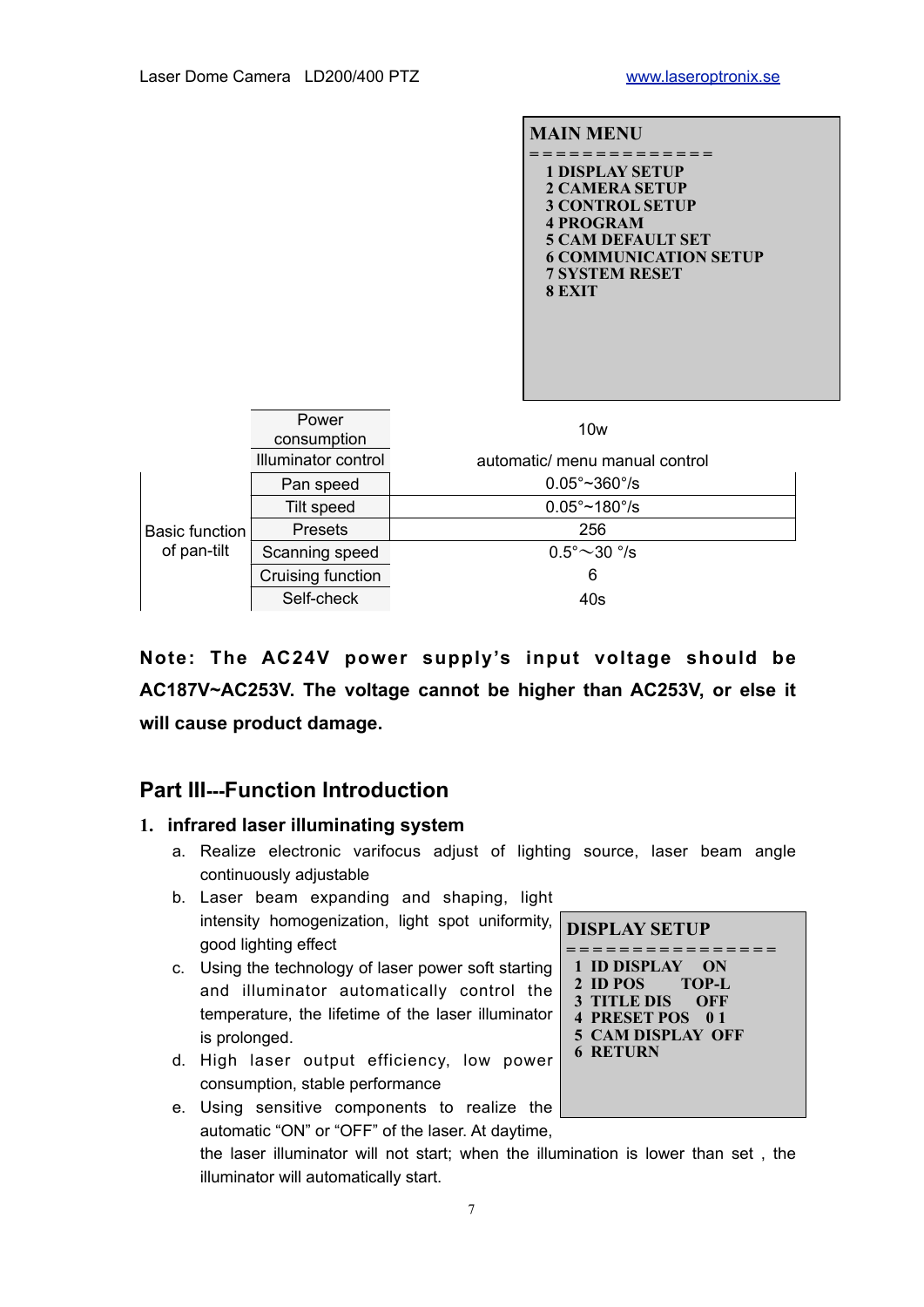f. Menu control of illuminator: the system normally in a state of "**AUTO**", using the sensitive components to inspect the outside light, automatically open or close the illuminator; if you need to open the illuminator in special conditions, you can use the menu to change the state into "**ON**", at this time the laser illuminator will start (not affected by outside); similarly, if you need to close laser illuminator, you can use the menu to change the state into "**OFF**", at this time the laser illuminator will close (not affected by outside).

#### **2.low light level color to black integrated camera**

- a. Use menu to set the function of camera.
- b. Automatic switch between color and black/ white: when the light intensity is higher than set, the camera is in a state of "color"; when the light intensity is lower than set, the camera is will automatically change into a state of "black/white", combining with laser illuminator to realize night monitoring.
- c. Zoom adjust: you can adjust "WIDE" or "TELE" according to your needs to realize the adjust of image.
- d. Auto focusing: the camera uses the image identity technology to realize automatic focus; the image is clear and steady.



- e. Back light compensation: when the background is too dark, you can open the back light compensation according to your need.
- f. White balance: when confronted with the situation of image color distortion , you can choose the best imaging mode according to your practical situation (there are six modes to choose, ① indoor mode ② outdoor mode ③one push mode

④automatic following mode ATW ⑤ automatic mode

g. Low light level set: normally the camera is in a state of automatic working; when the environment brightness is lower than 1Lux, the camera will automatically change into zero level state. You can also use manual method to make the camera in a state of zero level.

#### **3. Integrated full range shift pan-tilt**

a. Pan rotate 360 $^{\circ}$ , tilt rotate 0 $^{\circ}$  ~95 $^{\circ}$  with 180°auto moving function. b. Pan rotate can realize 0.05~360°/s continuous shift adjust, tilt rotate can realize 0.05~180°/s continuous shift adjust. c. Low speed steady rotate, little noise, clear and steady image. d. Realize full range no spot monitoring, exact orientation could reach ±0. 1°. **CONTROL SETUP = = = = = = = = = = = = = = = = 1 HOME OPTION 2 LASER LIGHT AUTO 3 WIPER OFF 4 WIPER MODE SERIES<br>5 DEFOGGER OFF 5 DEFOGGER 6 ZOOM RATIO 0 1 7 RETURN**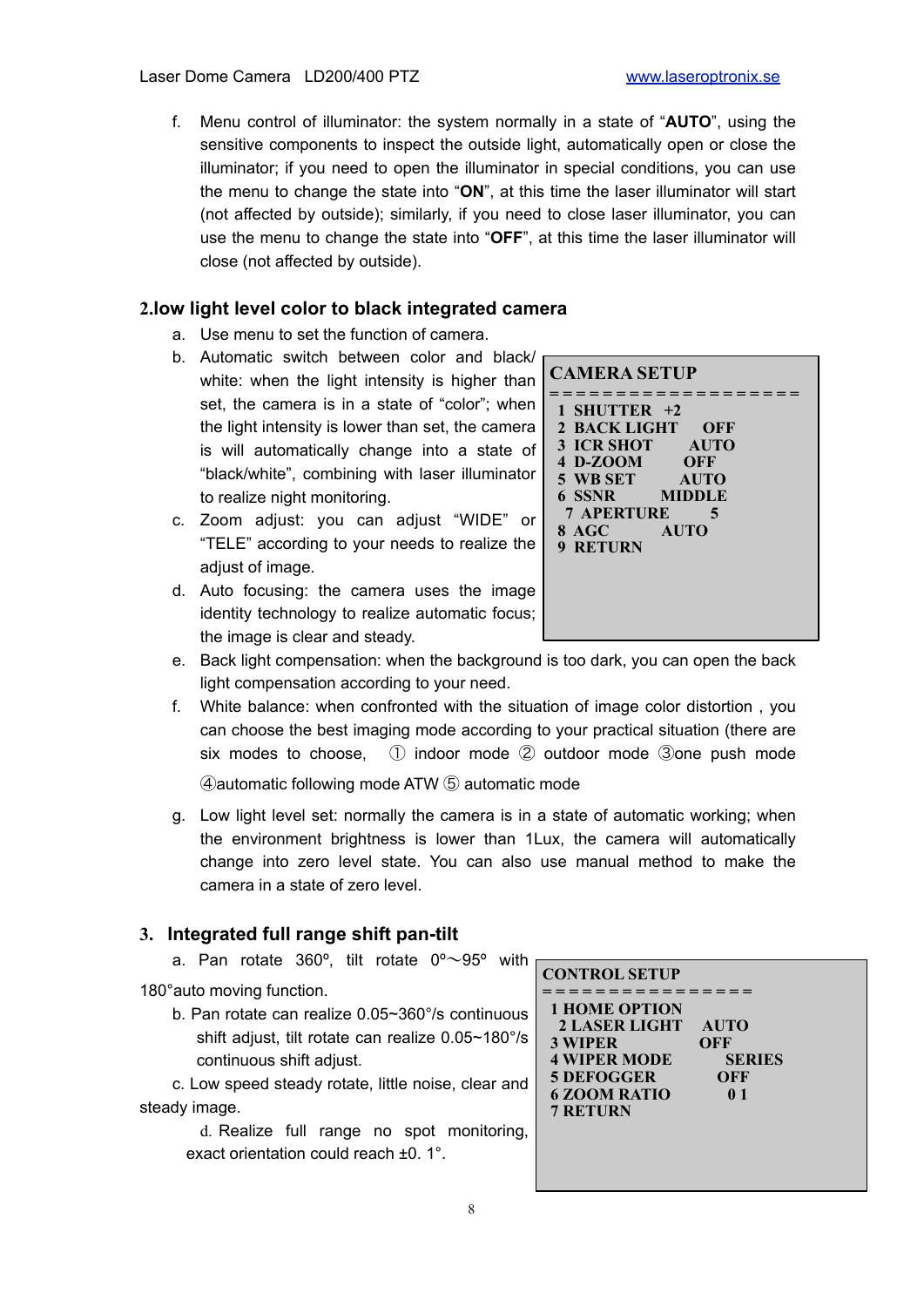#### **4**. **High intelligence level**

- a. Can save at most 256 pre-setting points.
- b. Pan scanning between two points. You can choose the scanning speed and direction. Thermal camera could scan about 180°between two points via menu.
- c. Six tracking paths can be programmed: Each path has 20 pre-setting points. You can separately set the speed and staying time between two points.

#### **HOME OPTION**

- **= = = = = = = = = = = = = = = = =**
- **1 AUTO HOME ON**
- **2 HOME POS 0 1 3 DWELL TIME 0 5 MIN**
- **4 RETURN**
- d. Self-inspection function: The system can remember the PTZ paths in 40 seconds and imitate; it can finish the action according to your operation; and data saves when power off.
- e. Character adding function: Screen can show camera's address and number of presetting.
- f. Short/long focal length automatic shift function: according to camera's focal length, system could automatically adjust its pan and tilt rotating speed. Higher magnification camera, its slower rotation speed to ensure an accurate search and lock control objectives; smaller magnification camera, the faster rotation, to ensure the movement speed of the night vision, in order to monitor targets quickly .

## **Part Ⅳ---Menu Set Instruction**

#### **1.Menu basic operation**

- a) Use keyboard or matrix to call No. 64 pre-setting position to open the main menu.
- b) When the menu is on the screen, with the keyboard, you can control rocker to move; turn up or down to move cursor to the item that need set, turn left or right to amend the contents or enter this item to set;

When using matrix, operate "**TILT UP**"、"**TILT** 

**DOWN**" to move cursor to the item that

need set, operate "**PAN LEFT**"、"**PAN RIGHT**" to

amend the contents or enter the item to set.

#### **PROGRAM**

- **= = = = = = = = = = = = = = = = = = 1 AUTO PAN START POS**
	- **2 AUTO PAN END POS**
	- **3 RUN AUTO PAN**
	- **5ET TITLE**
	- **5 SET PATROL 0 1 6 RUN PATROL 0 1**
	- **7 RECORD PATTERN**
	- **8 RUN PATTERN**
	- **9 RETURN**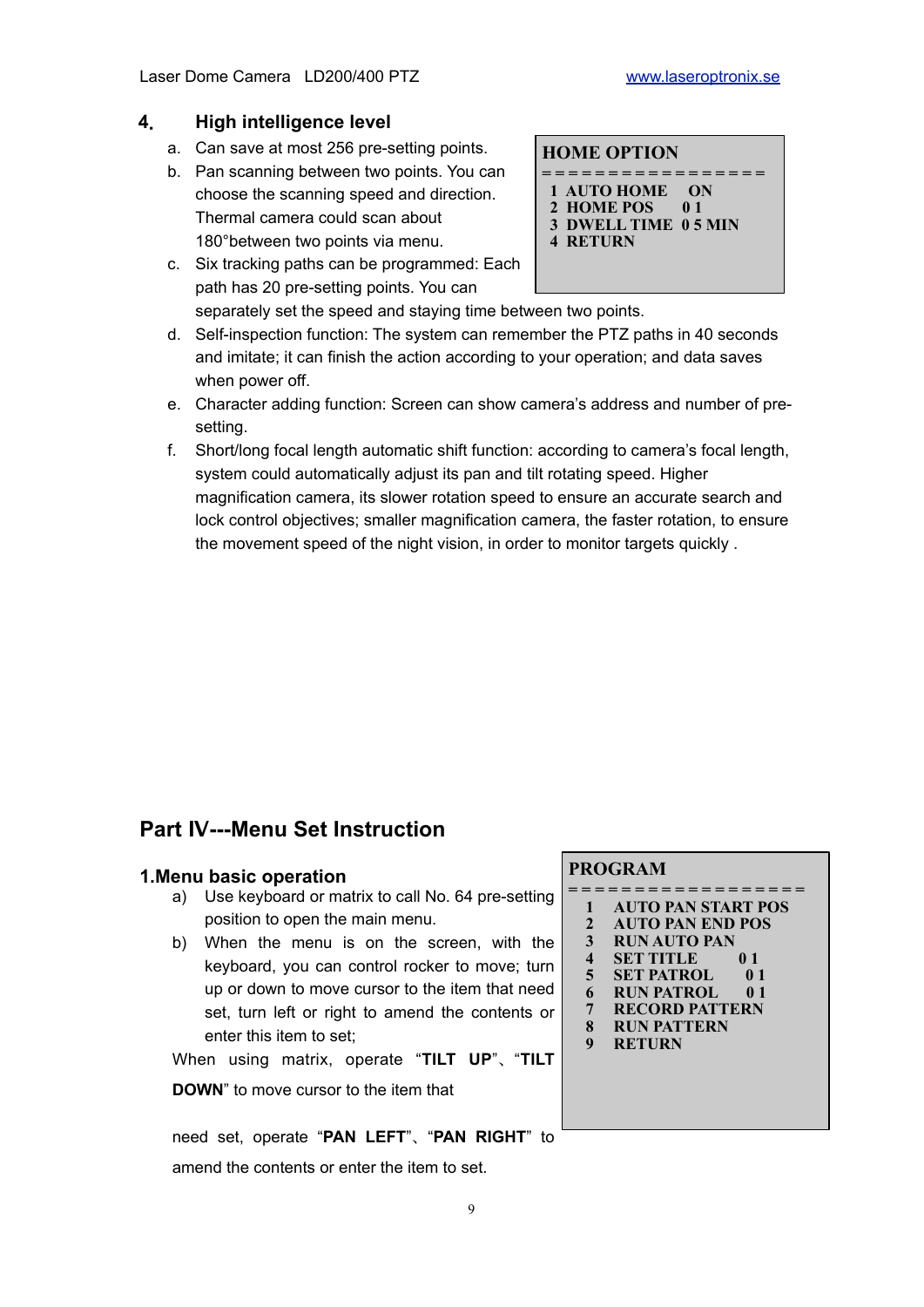- c) Night vision camera has the function of memory when power off, with which the data can't be lost
- d) Main set of the menu, please refer to the "Menu Setup"

#### **2.Menu Setup**

#### **a. MAIN MENU**

- DISPLAY SETUP: Enter the submenu of screen display set. You can set ID display、pre-setting position title display and camera display mode。
- CAMERA SETUP: Enter the submenu of camera parameter set.
- CONTROL SETUP: Enter the submenu of night vision control parameter set.
- **PROGRAM: enter the submenu of night-vision enhancements.**
- CAM DEFAULT SET: restore default settings.
- COMMUNICATION SET: enter sub-menu of communication parameter.
- SYSTEM RESET: achieve System reset function.
- $\bullet$  EXIT: exit the main menu.
- **b. DISPLAY SETUP**
- ID DISPLAY: When this item is **ON,** the screen will show the address of the night vision camera, for example, "CAM 006". Default set is ON.

#### **COMMUNICATION SETUP**

- **= = = = = = = = = = = = = = = = 1 CAM ID 001 2 PROTOCOL PELCO-D**
- **3 BAUD 2400bps**
- **4 RETURN**
- **ID POS: Set the address display position. The**

address can be displayed at the three corners

of the screen: TOP-L( top left), BOTT-R (bottom right), BOTT-L (bottom left).

TITLE DIS: If this item is set ON, the left of the screen

will show the title of pre-setting position when you call the pre-setting position. For example, "NO.001 ABCDEFGH". If there is no title of this position, it will only display "PRESET NO.001 NO TITLE". The set of amendment of pre-setting position's title is under the menu of

**PRESET POINT: NO. 001 TILT** : **NO TITLE CLOSE**: **EXIT**

PROGRAM. When the title of show off, the screen only shows preset number.

- PRESET POS: Set the display position of pre-setting position's title. It could be
- the first line to the tenth line. The first line is on the top of the screen.
- CAM DISPLAY: If this item is set "ON", the camera's screen display will be open. the camera function parameters is on the screen.
- RETURN: return to the main menu.

#### **2.3 CAMERA PARAMETER SETTINGS**

Frame accumulation: there are three options: automatic, shutter and slow gate. The door series of slow gate and shutter are 16 and 6 separately. If a slow shutter and door state, when the camera screen display is open, the monitor will display the frame rate of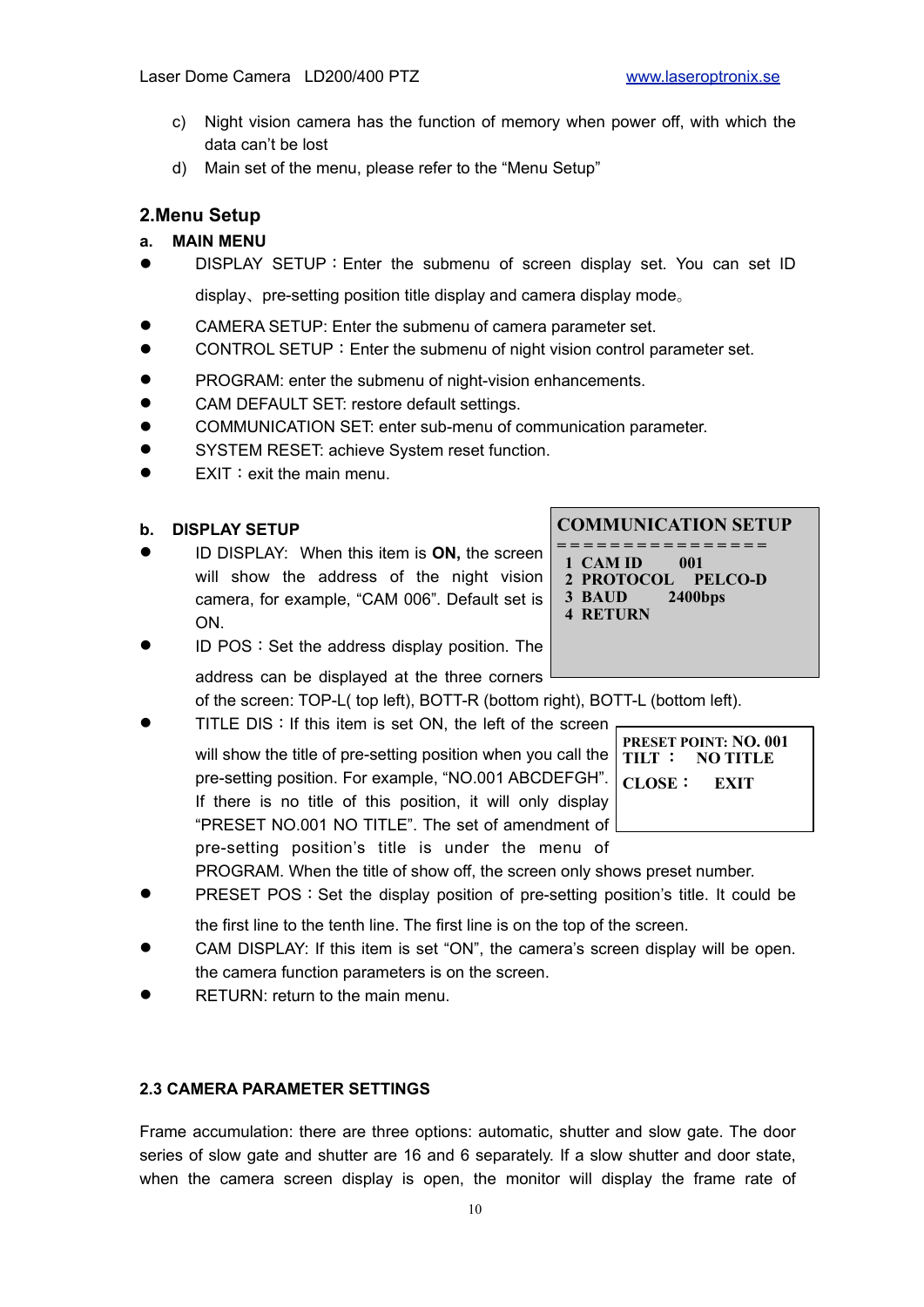accumulation. (If the night is slow to focus, check the settings for the automatic.)

**.1** SLOW SHUTTER: three options: automatic, shutter and slow gate. Slow shutter and door series were 12 and 12. when under shutter and slow gate situation. once the camera screen display is open, the monitor will display the frame rate of accumulation. (If slow to focus in night, please check whether the settings is automatic.

| NO | POS    | TM | NO | POS                | TĦ |
|----|--------|----|----|--------------------|----|
| 81 | 002    | 10 | 02 | 003                | 20 |
| 03 | 005    | 15 | 04 | 008                | û5 |
| 05 | 000    | 00 | 86 | 000                | û0 |
| 87 | 000    | 00 | 08 | 000                | 88 |
| 09 | 000    | 00 | 10 | 000                | ŨŨ |
| 11 | 000    | 00 | 12 | 000                | ÔŨ |
| 13 | 000    | 00 | 14 | 000                | 88 |
| 15 | 000    | 00 | 16 | 000                | 88 |
| 17 | 000    | 00 | 18 | 000                | 80 |
| 19 | 000    | 00 | 20 | 000                | 88 |
|    | SEQ: 1 |    |    | <b>CLOSE: EXIT</b> |    |

| 2BACK LIGHT: there are two operation options: open /    |
|---------------------------------------------------------|
| closed.                                                 |
| .3ICR SHOT: turn on manually, or automatically control. |
| .4D-ZOOM: set to turn on / off two states               |
| .5WB SET: ATW / INDOOR / OUTDOOR / ONEPUSH /            |
| AUTO / MANU                                             |
| .6SSNR: Noise reduction options, there are three        |
| models: low, medium and high.                           |
| .7EXP COMP VALUE: SET the range 1~16.                   |
| .8AGC: there is a total of 14 options Automatic gain,   |
| ranging from 2dB to 28dB. Frame accumulation and        |

gain only work in the laser opened.

**.9** RETURN: return to the main menu.

#### **.4 CONTROL SETUP**

.4.1 HOME OPTION:Enter the submenu

of setting automatic return function.

.4.1.1AUTO HOME:When this item is **"ON"**

open the automatic return function.

It means that if the user has no action within

a period of time, the night vision will return to HOME.

When the night vision camera is in a state of patrol,

it will not return to HOME. When without the need to

return to HOME, please set this item in "**OFF"**.

.4.1.2HOME POS:HOME is the return position. For example, when you need to setup

a scene as HOME, you should first adjust to this scene, setup the pre-setting position as No.3, then move to the menu and enter this submenu; change the number behind HOME POS into 3. This is OK. If you want to make the automatic function take effect, donot forget to setup the AUTO HOME in **"ON"**. HOME POS can be pre-setting position 1-50.

.4.1.3DWELL TIME:Setup the automatic return time, which means how long it will

return to HOME without control. The time can be one minute to 99 minutes. .4.1.4RETURN: return to the last menu.

.4.2 LASER LIGHT:Laser illuminator open item: normally, the system will automatically inspect the outside lighting level, automatically open or close laser illuminator; if the user changes this item into "**ON**", this system's laser control is changed into manual. If you need to return to the automatic state, you must change this laser menu into the state of "**AUTO**".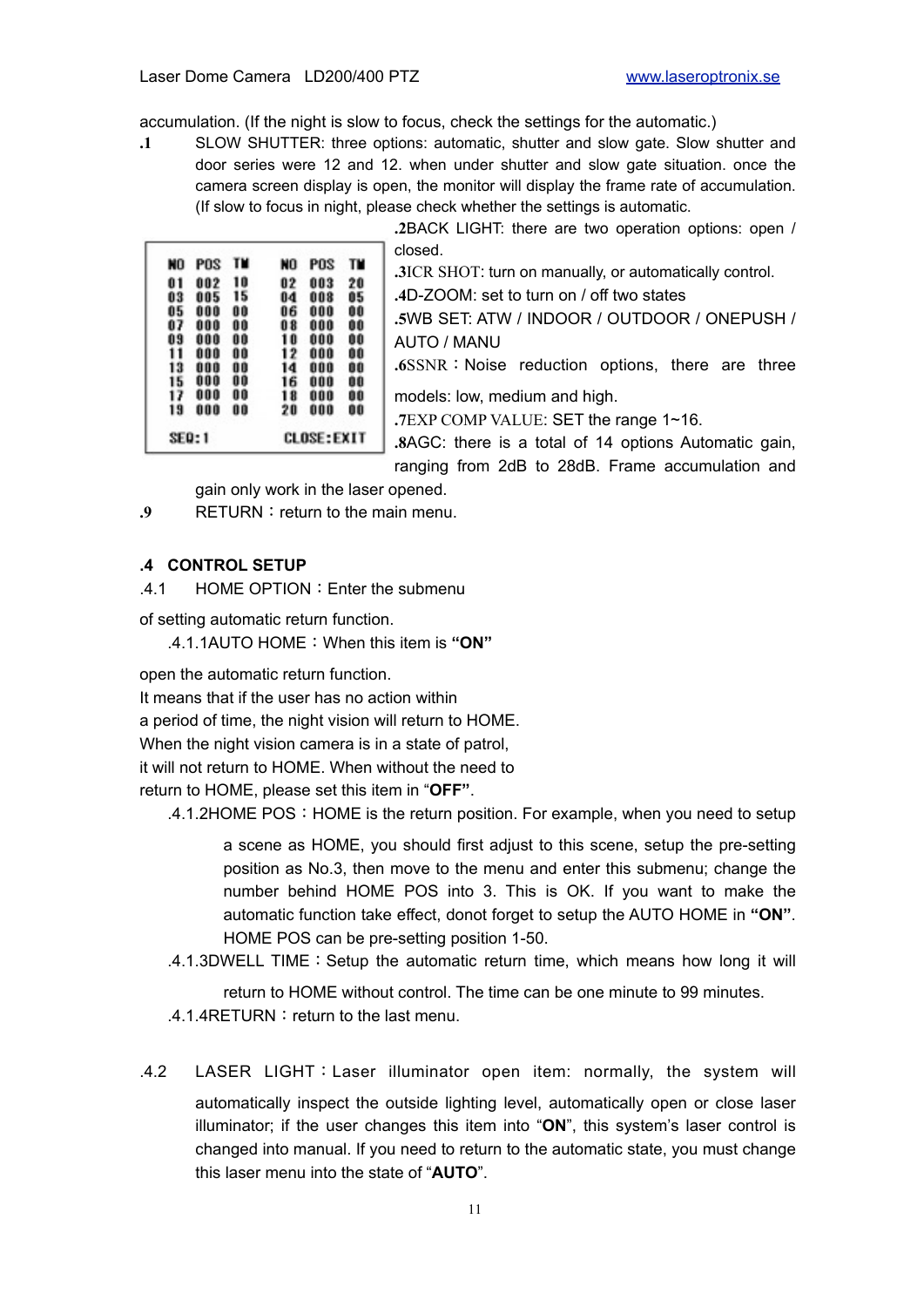- .4.3 WIPER:Wiper control item, with wiper mode, controls the wiper to move once or continuously.
- .4.4 WIPER MODE: you can choose the ONCE mode or CONTINUOUS mode, the default is CONTINUOUS mode.
- .4.5 DEFOGGER:Defogger control item, if you open this function, the system will start for 2 minutes and close after 2 minutes.
- .4.6 ZOOM RATIO: Set the zoom minimum of lens, 8 classes.
- $.4.7$  RETURN : Return to the main menu.

#### **.5 PROGRAM**

- .5.1 AUTO PAN START POS:Setup Auto pan start position. After you enter, use the rocker to adjust the night vision monitoring position. Push **CLOSE** key-press to save the current position and return.
- .5.2 AUTO PAN END POS:Setup Auto pan end position. After you enter, use the rocker to adjust the night vision monitoring position. Push **CLOSE** key-press to save the current position and return.
- .5.3 RUN AUTO PAN: pan function run line between two points, run and press OPEN key to exit the menu. Please set a good run before the start and end line scan, line scan from the beginning to the end with the menu item settings 1 and 2.
- .5.4 SET TITLE:Set the title of pre-setting position. Only the former 63 pre-setting positions can have title. Use PAN LEFT/PAN RIGHT to choose pre-setting position number, push OPEN key-press to enter the edit state; push CLOSE key-press to leave the edit state. The operation under the edit state please refers to the back.
- .5.5 SET PATROL: Edit patrol parameter. Use PAN LEFT/PAN RIGHT to choose paths number; use OPEN to enter the edit state, push CLOSE key-press to leave the edit state. The operation under the edit state please refers to the back.
- .5.6 RUN PATROL: Run patrol function. Use PAN LEFT/PAN RIGHT to choose paths number, push OPEN key-press to run and leave.
- .5.7 RECORD PATTERN:Edit tracking self-inspection, can record PTZ operation within 40 seconds at most. The 40 seconds is up or push CLOSE key-press to finish edit.
- .5.8 RUN PATTERN: Run tracking self-inspection. After it is run, you will leave the menu. The control of the rocker can stop its run.
- $.5.9$  RETURN : Return to the main menu.

#### **.6 COMMUNICATION SETUP**

- .6.1 ADDRESS: set address range is 1-255.
- .6.2 PROTOCOL: PELCO-D option or PELCO-P.
- .6.3 BAUD: Baud rate from 2400bps to 19200bps optional.
- .6.4 RETURN: return to the main menu.

**Note: The communication parameters need to reboot after saving changes.**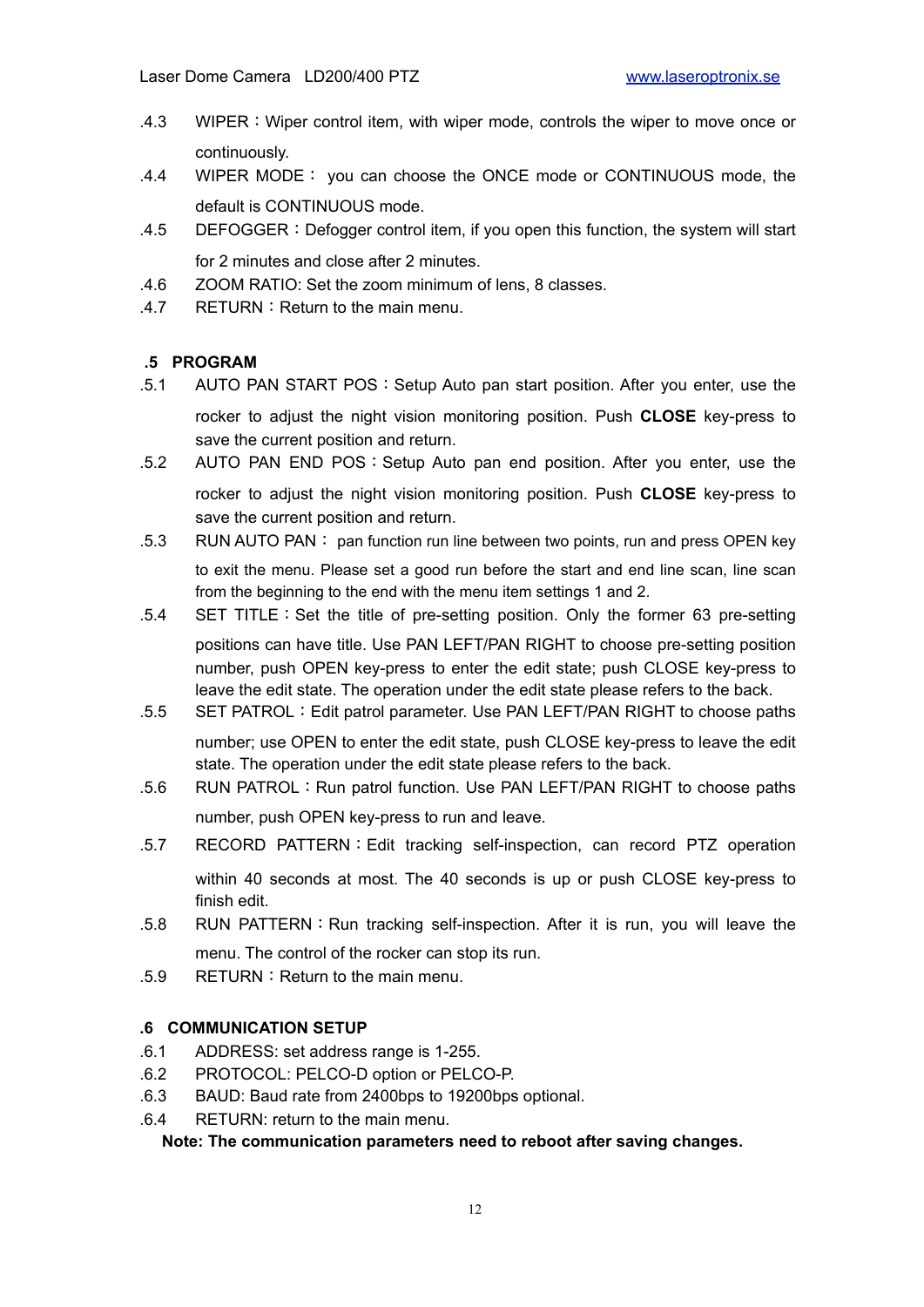#### **3 Menu Appendix**

#### **.1 PRESET TITLE EDIT MODE OPERATION**

Enter into edit mode, the screen shown in figure:

From the figure we can see that the current setting is No. 1 preset point, the title is "NO TITLE". With PAN LEFT / RIGHT to move the cursor, TILT UP / DOWN can modify the value. CLOSE exit edit mode press the button and save the changes. Preset title can contain up to 8 characters, these characters can be  $0 \sim 9$ ,  $A \sim Z$ ,  $+$ ,  $-$  and blank.

#### **3.2 MULTI-POINTS INSPECCTION EDIT MODE OPERATION**

Into edit mode, the screen displays as follow:

NOTE:

NO: tracking point number POS: pre-setting positions number TM: the staying time at this pre-setting position SEQ: 01 displays the current setup is 1 CLOSE:EXIT push CLOSE to exit

The top line and bottom line show the indicating information, the middle shows every tracking paths information. Every line shows 2 tracking points parameter. Use PAN LEFT/ RIGHT to move cursor, use TILT UP/DOWN can amend the number. Continuously push it

for one second will accelerate. Push CLOSE key-press to exit the edit state and save the amendment. The program will search the first POS with the position of **"000"**, and will save the former data and treat the latter data as invalid. As the picture above, the program saves the four tracking points. The scope of POS is 1-128. When POS is "000", it means the end of the tracking scope. TM's scope is from 0 to 99 seconds.

#### **Part V---Night Vision camera's Connection Instruction**

The power supply input, control signal input and video signal output uses one group of compound cable, which will be fetched out by the seven cores aviation outlet.



| Part No | Definition     | Remarks        |
|---------|----------------|----------------|
|         | AC24V: Red     | AC24V Input    |
|         | AC24V: Black   | AC24V Input    |
|         | RS485-: Yellow | 485 Controls B |
| 5       | RS485+: orange | 485 controls A |
|         | Video+         | video output + |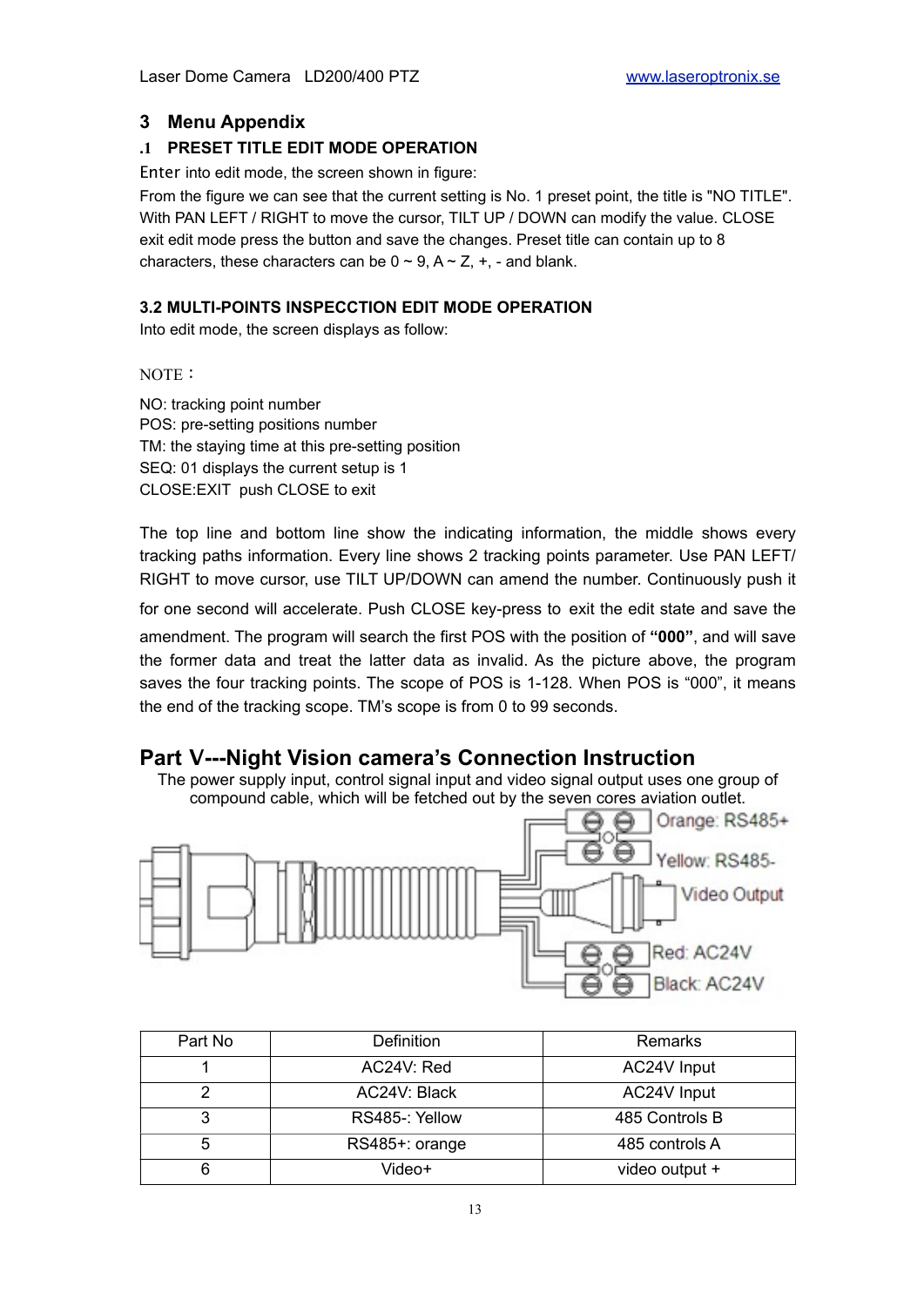|  | . . | . .: .<br>.<br>video odiput |
|--|-----|-----------------------------|
|--|-----|-----------------------------|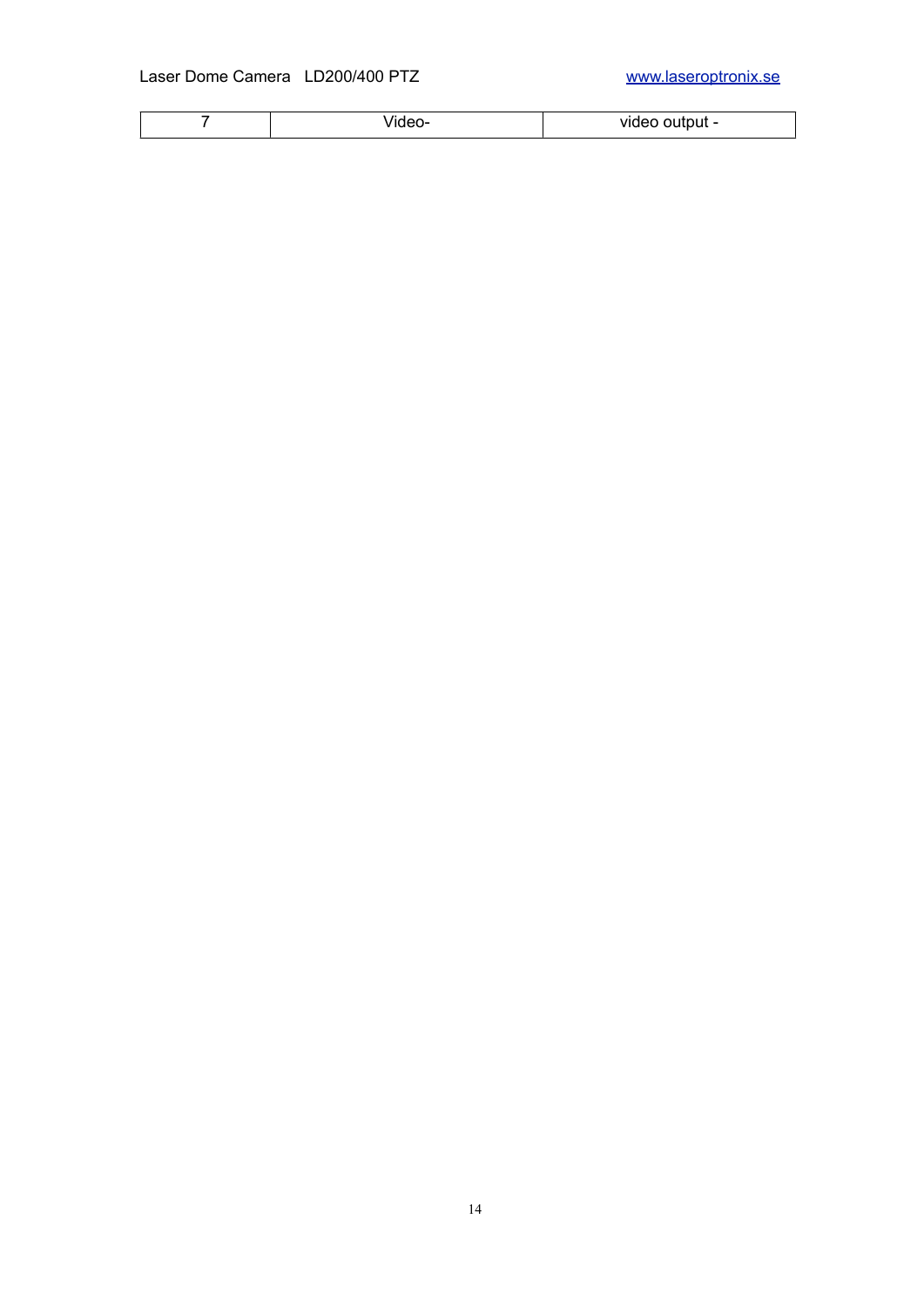**The Second Part Installation Instruction** 

#### **1. Shape and dimension**



Night vision camera's shape and dimension (mm)



Installation reference diagram

#### **Installation Graphics**

- a) Please go ahead with the M6X16 bolts factory offered in the box.
- b) Avoid shaking and extrusion during fixing for protecting key components and optics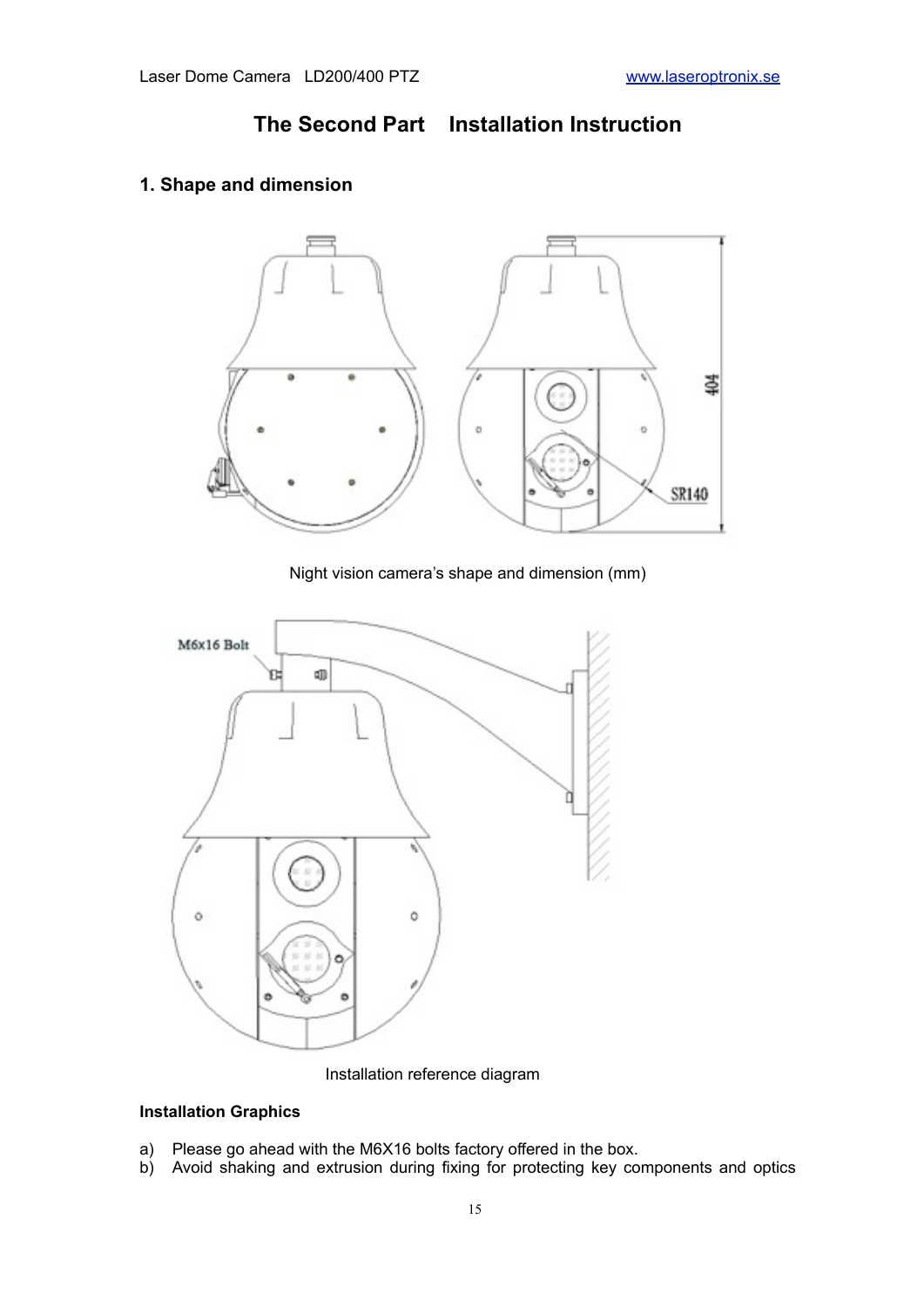inside. Signal transmission line should be kept 50m away from high voltage devices and cables.

- c) Circuit thunder prevention and grounding design should be in accordance with construction demand and standard of local regulations and industry. The ground resistance is less than  $4\Omega$ , and the ground wire section should more than 25mm<sup>2</sup> connected.
- d) The out connecting cables should be fixing tightly to the outlet to keep form water.

#### **2. System Connection Reference**

Night Vision should be combined with other equipment into the system, using simple system diagram below shows:



#### **3. Common Failure Analysis**

| problem                                                                                                                                  | possible reason                                                         | solving method |
|------------------------------------------------------------------------------------------------------------------------------------------|-------------------------------------------------------------------------|----------------|
| the night vision camera has is not sufficient<br>no action and no image inwrong connection of correctly connect<br>the state of power-on | the power supply is Change<br>damaged or the power<br>power supply line |                |
|                                                                                                                                          | line failure                                                            | Eliminate      |
| Unusual self-inspect, has Engine failure                                                                                                 |                                                                         | Mend           |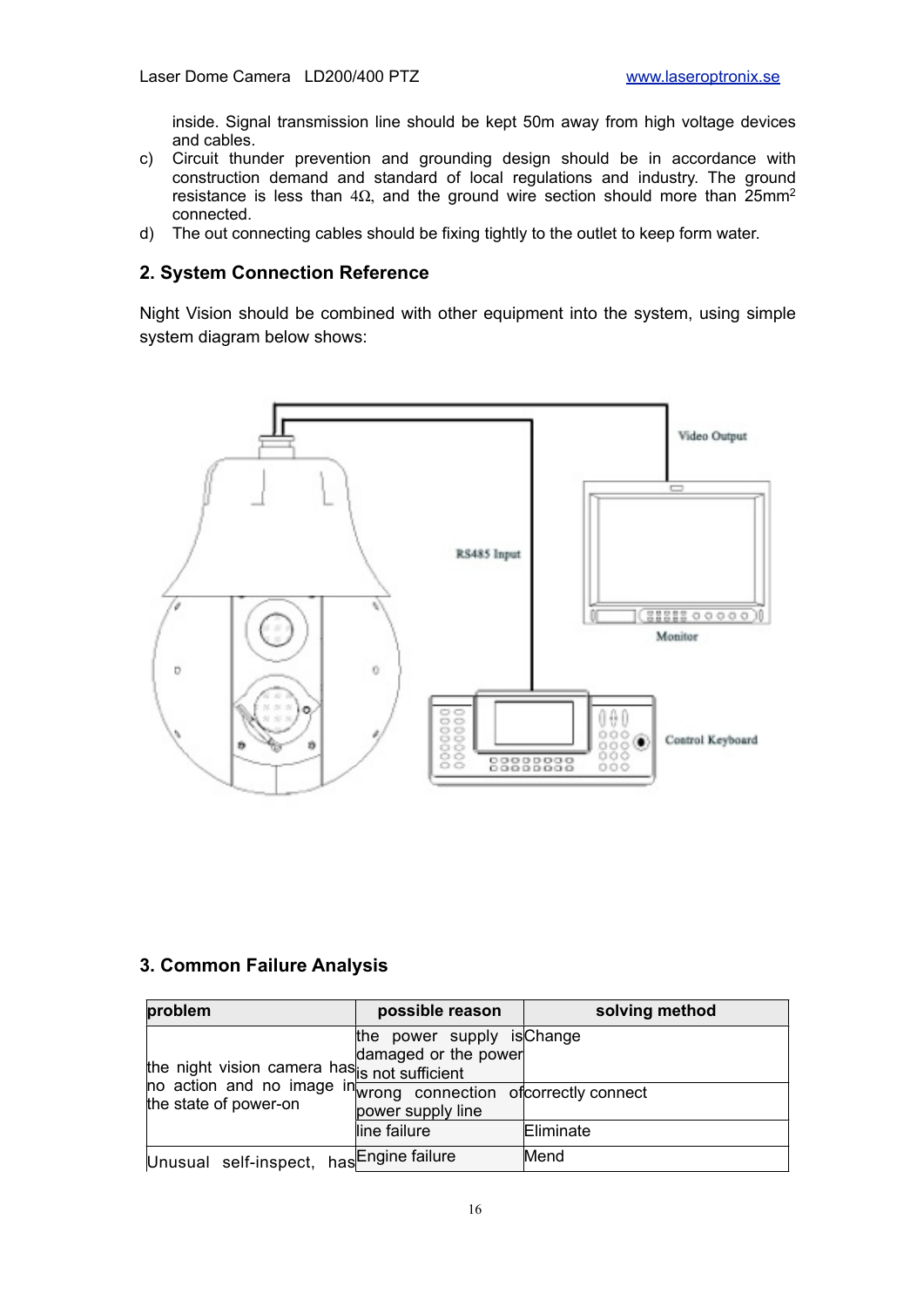| image but also has motor<br>noise                                   | Insufficient power                                | Use the right power                                                                                    |
|---------------------------------------------------------------------|---------------------------------------------------|--------------------------------------------------------------------------------------------------------|
|                                                                     | Wrong connection of Change<br>video cable         |                                                                                                        |
| Good self-inspect, but has Not good connectioneliminate<br>no image | of video cable                                    |                                                                                                        |
|                                                                     | Video camera is <mark>change</mark><br>damaged    |                                                                                                        |
|                                                                     | Wrong connection of change<br>control signal line |                                                                                                        |
| not control                                                         | address                                           | Good self-inspect, but can W r o n g m at c h o fReset the controller's address                        |
|                                                                     | protocol                                          | Wrong match ofAdjust the controller's protocols to<br>match the night vision camera                    |
| Not steady image                                                    | Not good connectioneliminate<br>of video line     |                                                                                                        |
|                                                                     | Insufficient power                                | change                                                                                                 |
|                                                                     | Unusual self-inspect                              | Restart the electricity                                                                                |
|                                                                     | Not good connectioneliminate<br>of control line   |                                                                                                        |
| control                                                             | mainframe operation                               | Night vision camera out of problems with the Restart the electricity of the<br>mainframe               |
|                                                                     | communication                                     | Too much load or too Connect the farthest 120 ohm<br>long distance of resistor, others are cut.<br>Add |
| Manual/ automatic lose Illuminator maybeReturn us to mend<br>effect | damaged                                           |                                                                                                        |
| Wiper not moving                                                    | Location biased                                   | Check wipers whether in the correct<br>position                                                        |

We have listed the reasons of the common problems and solvent to the problems,which is just for reference. If you have come across some other new special problems, please contact us directly. **We will provide you with satisfactory technical support.**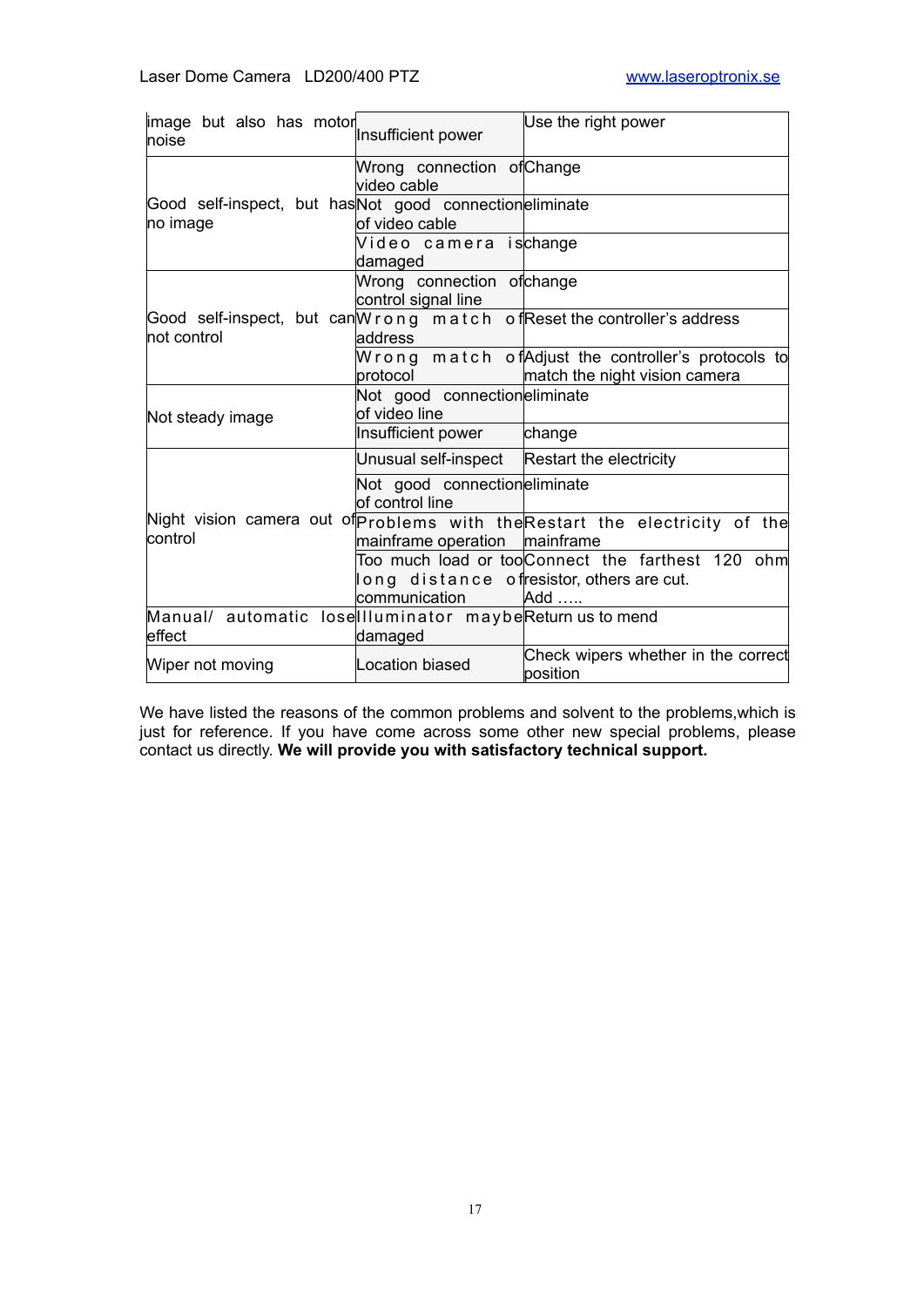## **The Third Part**

#### **Instructions of quality guarantee and after-sales service**

#### **Quality guarantee and after-sales service by Laseroptronix**

We do business based on customers' satisfactions and quality is the most important thing for us. Our company has many kinds of military industry technologies and unique key technology. Our products have advanced properties and the quality is reliable.

Because we have advanced technology, much experience and the customercentered service idea, we can manufacture products according to your needs and give you a system that is practical and of good-quality.

All our products have the attachment of detailed installation and operation instructions. Therefore, it is very convenient. And with the permission of the situation, we can send technicians to install for you.

If you have any problem of the quality, technology and operation, welcome to contact us. And we will give you the satisfactory reply within 2 hours after we received your call. Then we will solve the problem for you as soon as possible.

Welcome all the customers to give us different kinds of suggestions. Your support is the driving force for our development forever, thank you!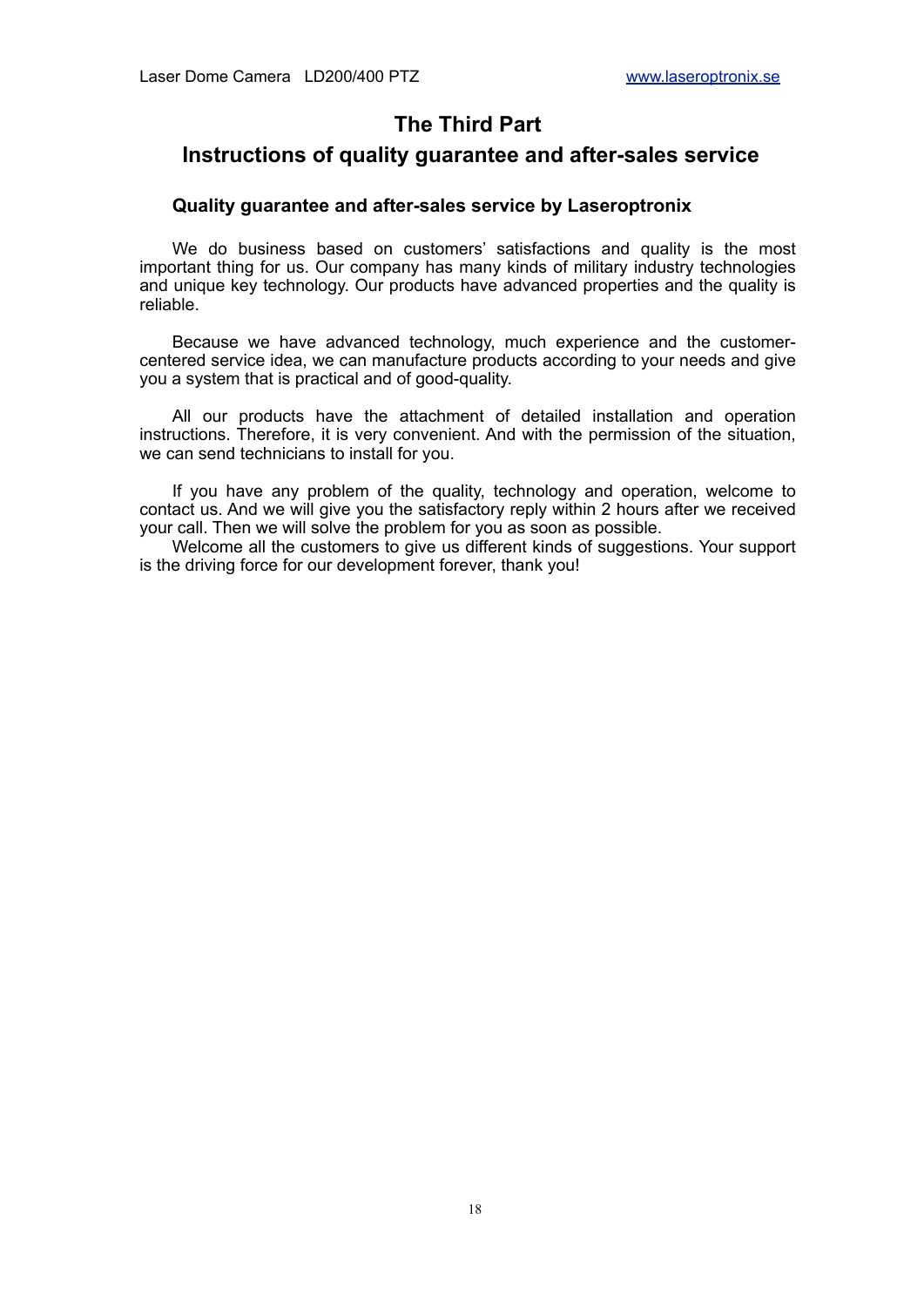#### Appendix **Ⅰ** : RS 485 LINE

#### **1. RS485 Features**

RS485 Industry Line is communication line of speciality impedance 120Ω, and support 32 node at most, including controlling and controlled equipments.

#### **2. RS485 Transmission Distance**

0.56mm(24AWG)twisted pair line as communication line

| <b>Farthest Transmission</b> |
|------------------------------|
| <b>Distance</b>              |
| 1800m                        |
| 1200m                        |
| 800m                         |
|                              |

#### **3. Connection and terminal resistance**

RS485 industry line requires chain connection among all devices, and both ends should be with 120Ωterminal resistance.



But" D" section should not exceed 7 m.



Connection of 120Ω resistance: this resistance has been ready on circuit board, and default isthat it's on 2~3, and 120Ωisn't connected. When needs to connect to 120Ω, please replace it on 1~2 circuit.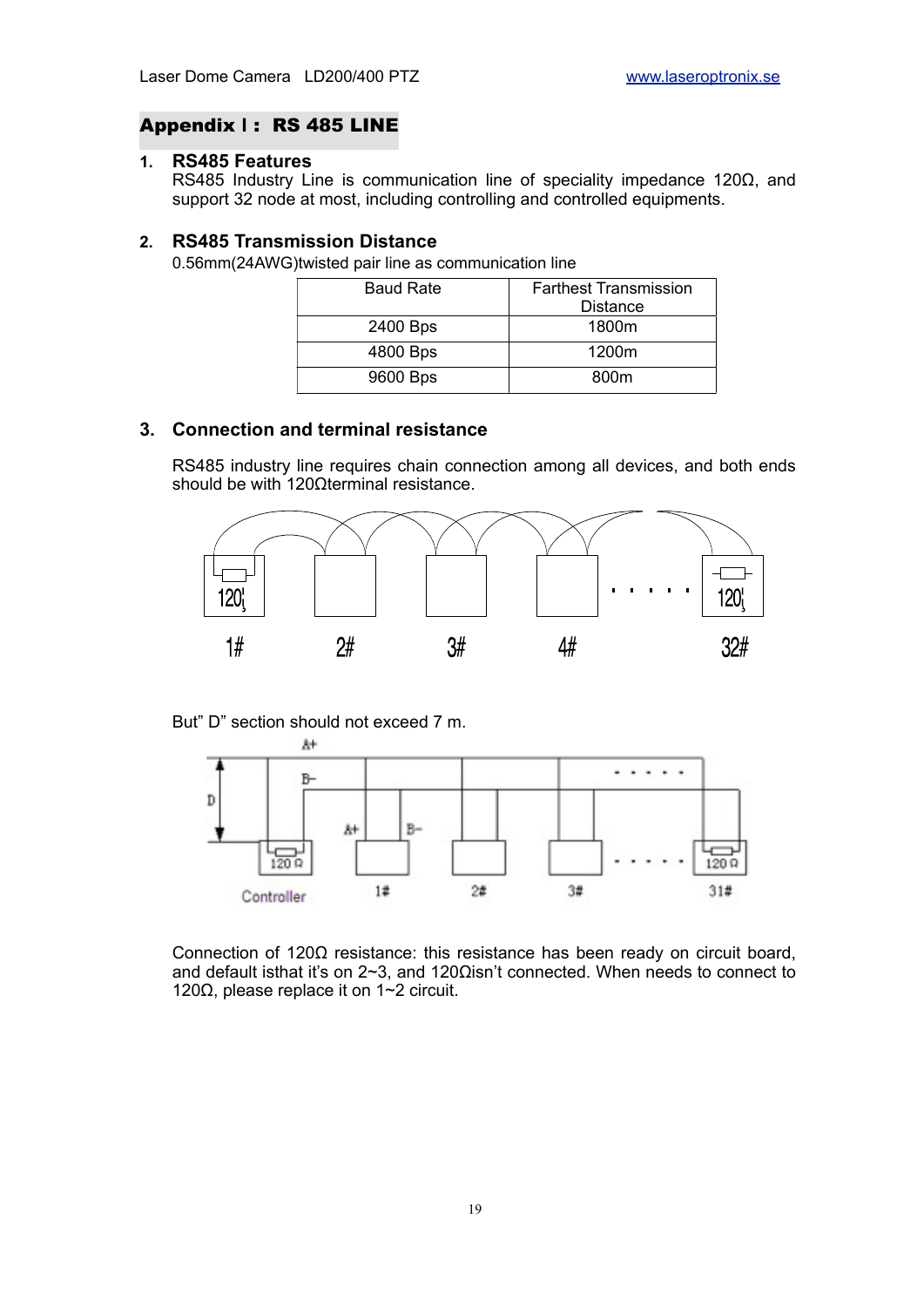#### **4. Problems in cases**

Customers often uses Star Chain in cases, and terminal resistance must connect farthest two devices. As following sketch, 1  $#$  and 15  $#$  can't accord with RS485,

it result to signal reflection and anti-jamming ability reduction. Regarding this problem, we recommend to use RS485 Divider, which can change Star Chain to suitable connection way, and avoid problems to promote communication.

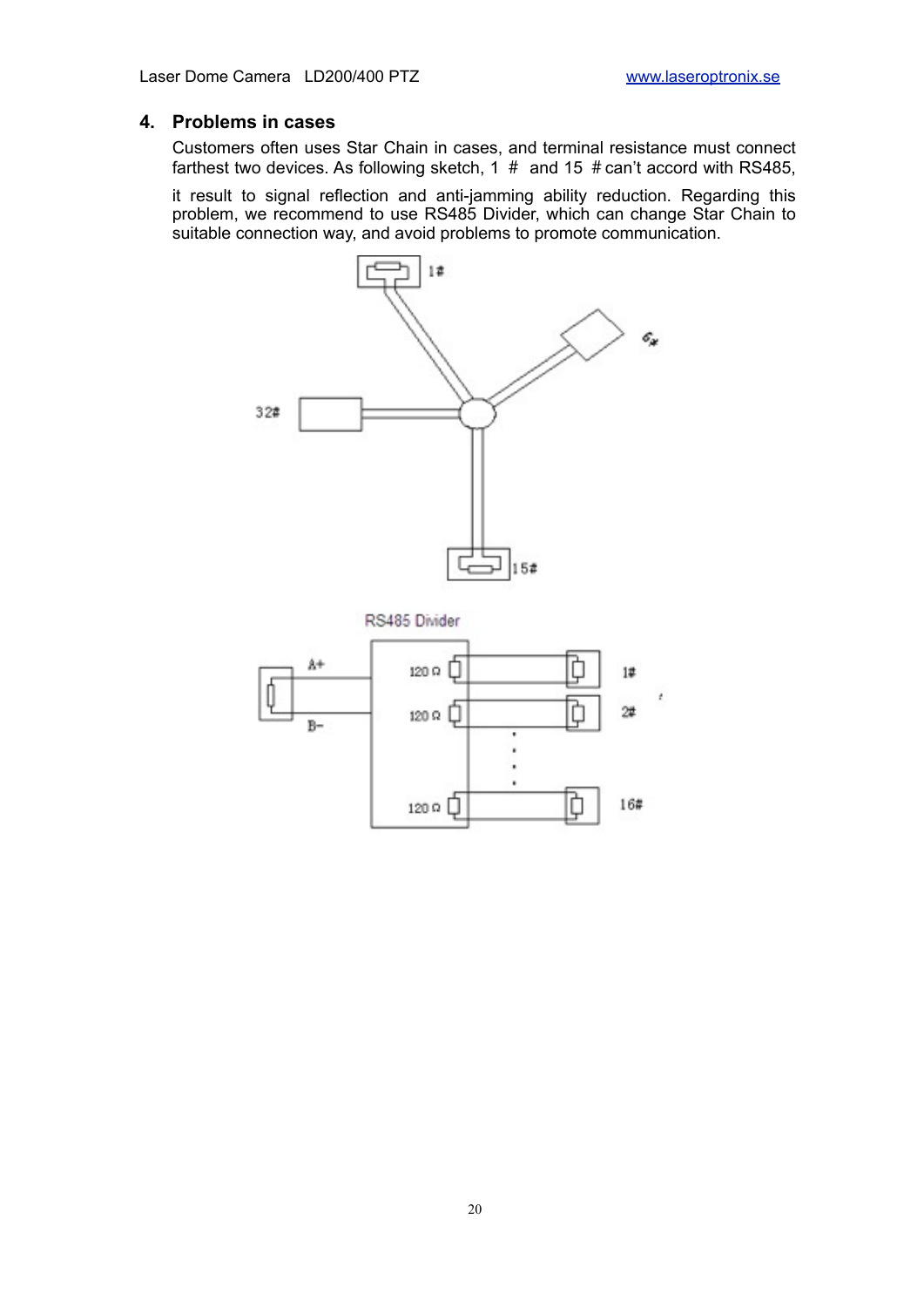#### Appendix**Ⅱ**24VAC relationship table between diameter and distance table

When the diameter of a certain size, 24VAC voltage loss rate of less than 10%, the recommended maximum transmission distance.(For AC powered equipment, the maximum allowable voltage loss rate of 10%. For example: a device rated at 80VA, installed 35 feet away from the transformer (10m) diameter size of the minimum required 0.8000 mm.)

|                                                              | Diameter (mm) |              |           |               |  |
|--------------------------------------------------------------|---------------|--------------|-----------|---------------|--|
| Transmission<br>distance<br>fect(m)<br>transmission power va | 0.8000        | 1.000        | 1.250     | 2.000         |  |
| 10                                                           | (86)<br>283   | (137)<br>451 | 716 (218) | (551)<br>1811 |  |
| 20                                                           | (42)          | (68)         | (109)     | (275)         |  |
|                                                              | 141           | 225          | 358       | 905           |  |
| 30                                                           | (28)          | (45)         | (72)      | (183)         |  |
|                                                              | 94            | 150          | 238       | 603           |  |
| 40                                                           | (21)          | (34)         | (54)      | (137)         |  |
|                                                              | 70            | 112          | 179       | 452           |  |
| 50                                                           | (17)          | (27)         | (43)      | (110)         |  |
|                                                              | 56            | 90           | 143       | 362           |  |
| 60                                                           | (14)          | (22)         | (36)      | (91)          |  |
|                                                              | 47            | 75           | 119       | 301           |  |
| 70                                                           | (12)          | (19)         | (31)      | (78)          |  |
|                                                              | 40            | 64           | 102       | 258           |  |
| 80                                                           | (10)          | (17)         | (27)      | (68)          |  |
|                                                              | 35            | 56           | 89        | 226           |  |
| 90                                                           | (9)           | (15)         | (24)      | (61)          |  |
|                                                              | 31            | 50           | 79        | 201           |  |
| 100                                                          | (8)           | (13)         | (21)      | (55)          |  |
|                                                              | 28            | 45           | 71        | 181           |  |
| 110                                                          | (7)           | (12)         | (19)      | (49)          |  |
|                                                              | 25            | 41           | 65        | 164           |  |
| 120                                                          | (7)           | (11)         | (17)      | (45)          |  |
|                                                              | 23            | 37           | 59        | 150           |  |
| 130                                                          | (6)           | (10)         | (16)      | (42)          |  |
|                                                              | 21            | 34           | 55        | 139           |  |
| 140                                                          | (6)           | (9)          | (15)      | (39)          |  |
|                                                              | 20            | 32           | 51        | 129           |  |
| 150                                                          | (5)           | (9)          | (14)      | (36)          |  |
|                                                              | 18            | 30           | 47        | 120           |  |
| 160                                                          | (5)           | (8)          | (13)      | (34)          |  |
|                                                              | 17            | 28           | 44        | 113           |  |
| 170                                                          | (4)           | (7)          | (12)      | (32)          |  |
|                                                              | 16            | 26           | 42        | 106           |  |
| 180                                                          | (4)           | (7)          | (11)      | (30)          |  |
|                                                              | 15            | 25           | 39        | 100           |  |
| 190                                                          | (4)           | (7)          | (11)      | (28)          |  |
|                                                              | 14            | 23           | 37        | 95            |  |
| 200                                                          | (4)           | (6)          | (10)      | (27)          |  |
|                                                              | 14            | 22           | 35        | 90            |  |

### Appendix **Ⅲ**: Cable Spec List all countries

| <b>Metric System</b><br>.mm) | <b>American Standard</b><br>AWG | <b>Britain Standard</b><br><b>SWG</b> | <b>Section Square</b><br>$\mathbf{m}$ $\mathbf{m}$ <sup>2</sup> ) |
|------------------------------|---------------------------------|---------------------------------------|-------------------------------------------------------------------|
| 0.050                        | 43                              | 47                                    | 0.00196                                                           |
| 0.060                        | 42                              | 46                                    | 0.00283                                                           |
| 0.070                        | 41                              | 45                                    | 0.00385                                                           |
| 0.080                        | 40                              | 44                                    | 0.00503                                                           |
| 0.090                        | 39                              | 43                                    | 0.00636                                                           |
| 0.100                        | 38                              | 42                                    | 0.00785                                                           |